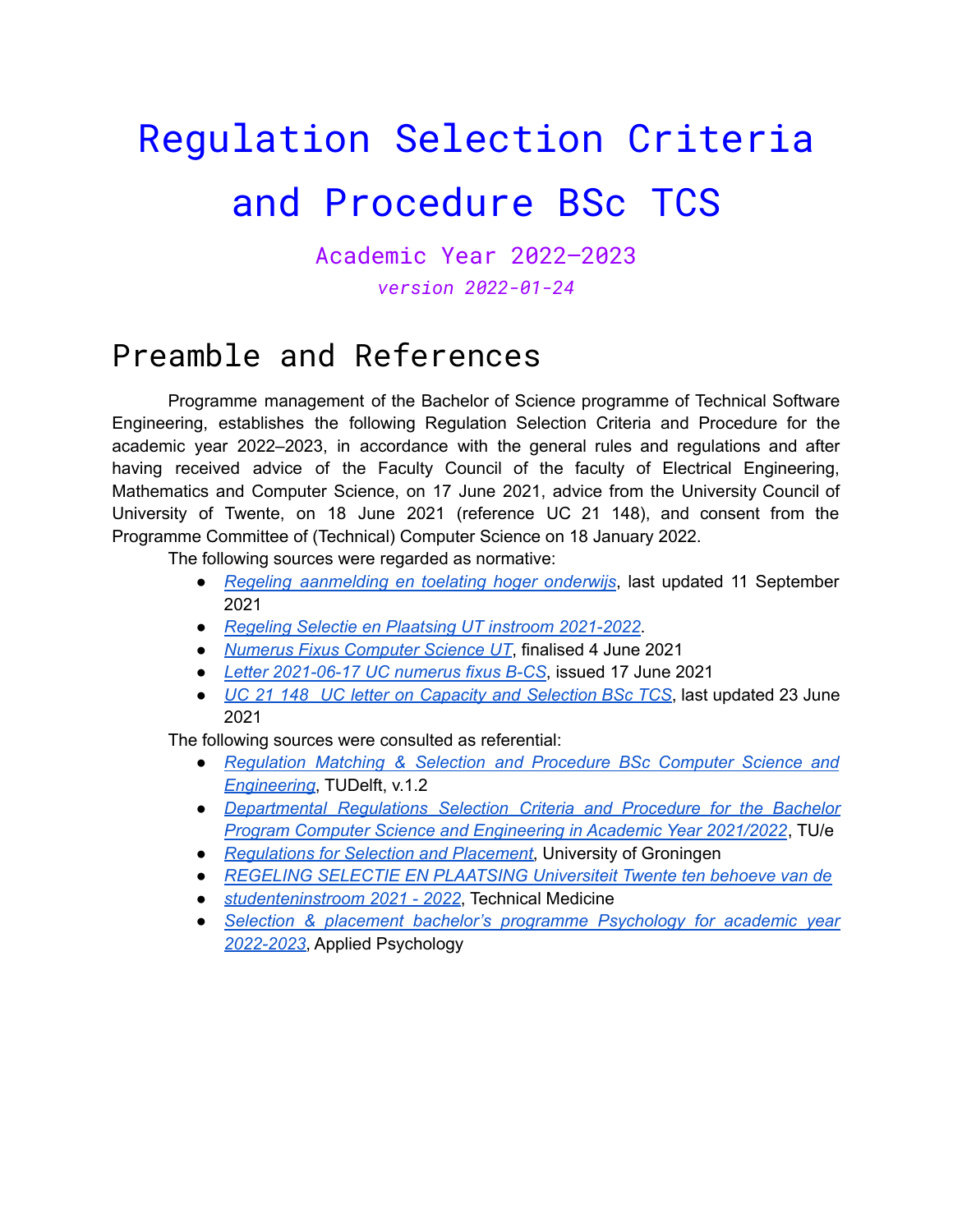# Regulations

- 1. General regulations
	- 1.1. The execution of this regulation is appointed to the programme management of Technical Computer Science, hereinafter referred to as the Programme.
	- 1.2. The Programme sets the maximum number of student places for the academic year 2022–2023 at **400**. The limit may change in subsequent years.
	- 1.3. The Programme will, in accordance with the GDPR, only communicate about the participation of a candidate with that particular candidate.
- 2. Language and communication
	- 2.1. All dates in  $§16$  and elsewhere in this document and in communication with students, are listed as day/month/year (e.g., 15/01/2022) or Day Month Year (e.g., 15 January 2022). All times in this regulation are in Central European Time ([CET\)](https://time.is/CET), Dutch local time.
	- 2.2. The entire selection procedure and communication about this procedure is in English. This concerns both all the information provided by the Programme to the candidates, and all answers given by the candidates to the Programme. The BSc TCS curriculum is fully taught in English as well.
	- 2.3. The candidate is responsible to ensure that the email address used in the selection procedure by the candidate is equivalent to the email address used for Studielink.
	- 2.4. The candidate is responsible for checking messages in their inbox and spam folder during the entire selection procedure.
	- 2.5. Students who have comments or questions regarding the selection procedure can contact the Programme via [numerus-fixus-tcs@utwente.nl](mailto:numerus-fixus-tcs@utwente.nl).
- 3. Participating in the selection procedure
	- 3.1. A candidate can only participate in the selection procedure with a valid and fully completed registration request for the programme Technical Computer Science, via the Dutch national enrolment system for higher education called [Studielink](https://www.studielink.nl/), before the deadline (§16.4).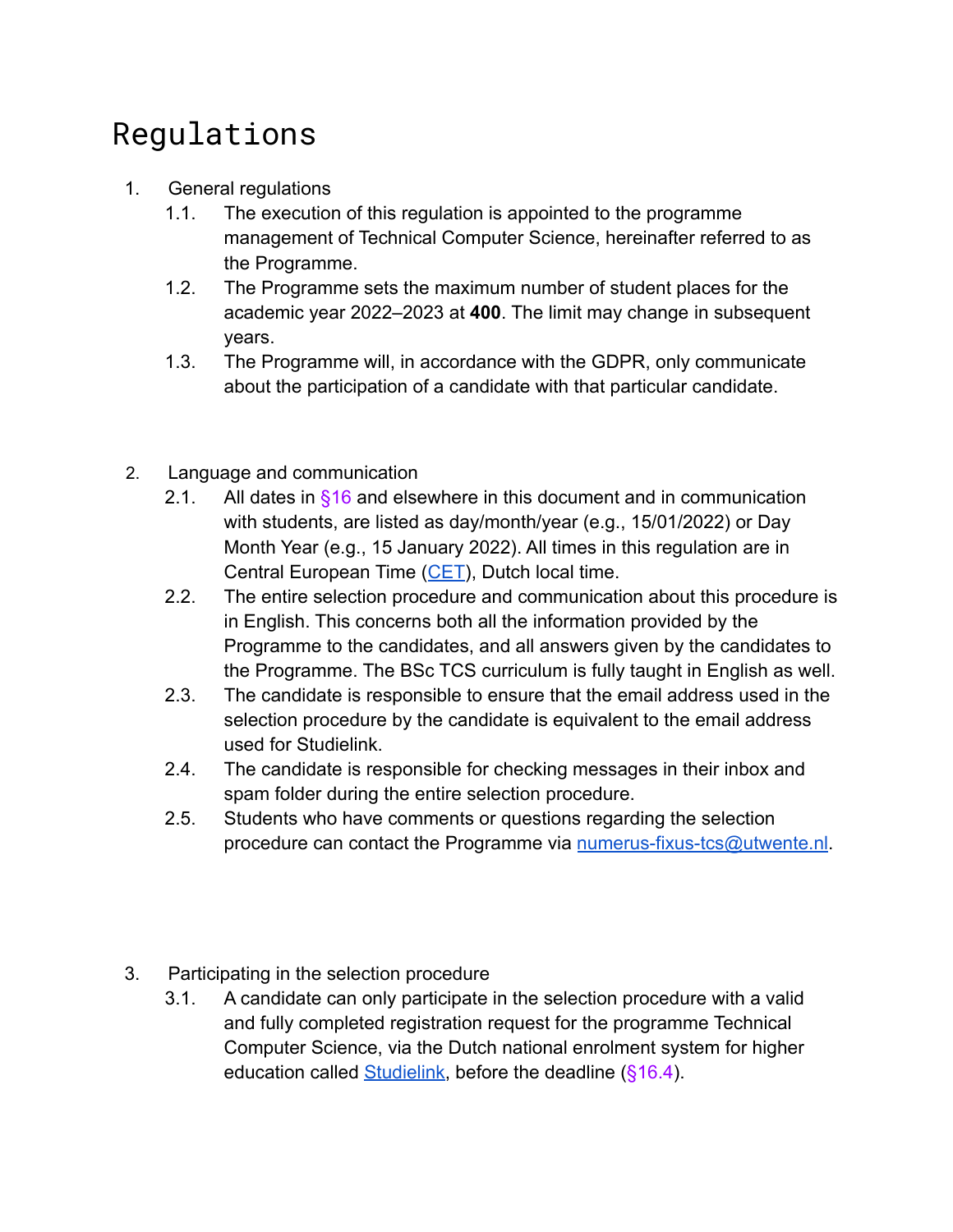- 3.2. Candidates who wish to participate in the selection procedure but did not manage to enrol before the deadline  $(\S 16.4)$ , must submit a request to the head of [Student Affairs and Services](https://www.utwente.nl/en/education/student-services/) at [studentservices@utwente.nl.](mailto:studentservices@utwente.nl) Such a request must be supported by appropriate evidence of the inability of the candidate to comply with the deadline.
- 3.3. Candidates who by the day after the deadline in  $§16.4$  do not provide enough personal data to verify their identity, are excluded from the participation in the next steps of the selection process.
- 3.4. Participating in the selection procedure or receiving a ranking number, does **not** automatically mean that a candidate meets the stated educational prerequisites for admission. Verifying entry requirements, such as prior education, is outside the scope of the Regulation Selection Criteria and Procedure, as well as the selection procedure. Information about the entry requirements can be found on the admissions pages of the UTwente website.
- 3.5. A candidate can only participate once per academic year. The results of the selection procedure are only valid for that particular selection procedure which selects candidates for the upcoming academic year.
- 3.6. A candidate may participate up to **three** times in the selection procedure of the BSc programme Technical Computer Science. An active request for enrolment in Studielink after the §16.4 deadline counts as a selection opportunity, even if a candidate neither participates nor completes the selection procedure.
- 3.7. Candidates who have previously been enrolled in the Technical Computer Science programme, but who have discontinued their studies due to a negative BSA are only allowed to re-apply for this programme after **three** academic years. These candidates have to participate again in the selection procedure, before being able to be readmitted.
- 3.8. Candidates who are successfully enrolled in the Technical Computer Science programme, but de-enrol in the time period stated in §16.19, can reapply for this programme in the next year and keep their place in the admission procedure.
- 3.9. The selection process starts in full on the day after the  $§16.4$  deadline, if there are more candidates than the previously announced maximum number of available places. If the number of candidates is fewer or equal to the maximum number of places, then the selection procedure is replaced with lightweight matching, and a request to reopen applications can be made.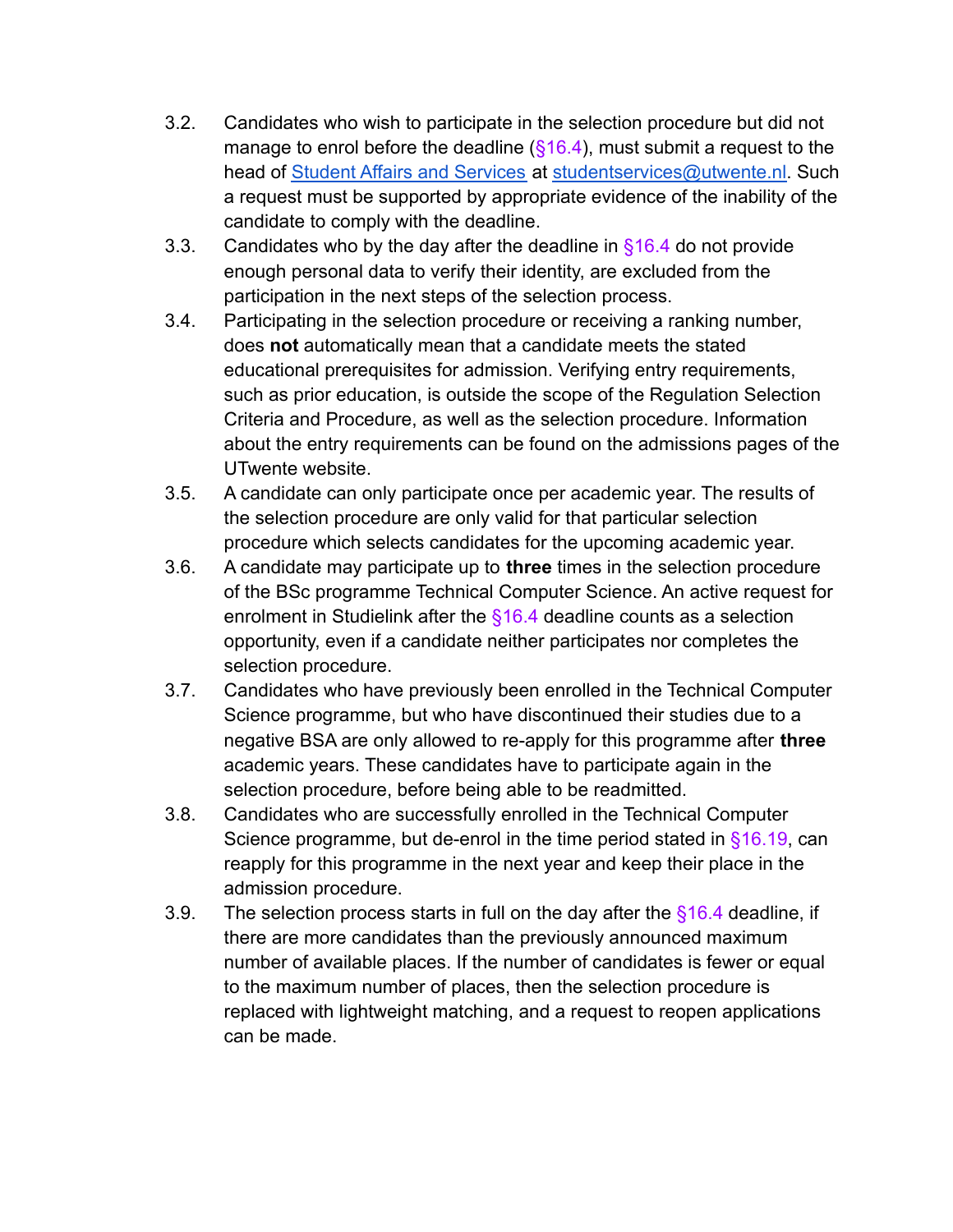- 4. Selection criteria
	- 4.1. On the basis of the end terms of the programme the following three criteria have been distilled that form the basis for the selection for the Bachelor Technical Computer Science:
		- 4.1.1. Logical Thinking (§10)
		- 4.1.2. Algorithmic Thinking (§11)
		- 4.1.3. Mathematical Thinking (§12)
	- 4.2. It is assumed that at the time of the selection procedure candidates will (almost) meet all admissions requirements. The skills and knowledge inherent from the admission requirements have been used as a starting point for the development of the tests.

### Procedure

- 5. Selection procedure
	- 5.1. The selection procedure consists of two steps: the Questionnaire and the Entrance Examination.
	- 5.2. Only candidates who have completed both steps of the selection procedure within the stated timeframes and before the deadlines in a meaningful way, will receive a ranking number.
	- 5.3. Those who fail to complete all steps in a meaningful way within stated timeframes and before the deadline will be excluded from the selection procedure. Such candidates will not receive a ranking number and will have used a selection opportunity. Excluded candidates will be informed by email within six weeks after the test period has ended.

#### 6. Questionnaire

- 6.1. The candidate receives an invitation to fill in a Questionnaire on the date stated in §16.5
- 6.2. Candidates who fail to complete the Questionnaire within the given time (§16.6) in a meaningful way, are excluded from the selection procedure.
- 6.3. All candidates who have completed the Questionnaire in a meaningful way, are invited to the next steps of the selection procedure.
- 6.4. The assessment of the Questionnaire does not result in a score that affects the ranking of the candidate.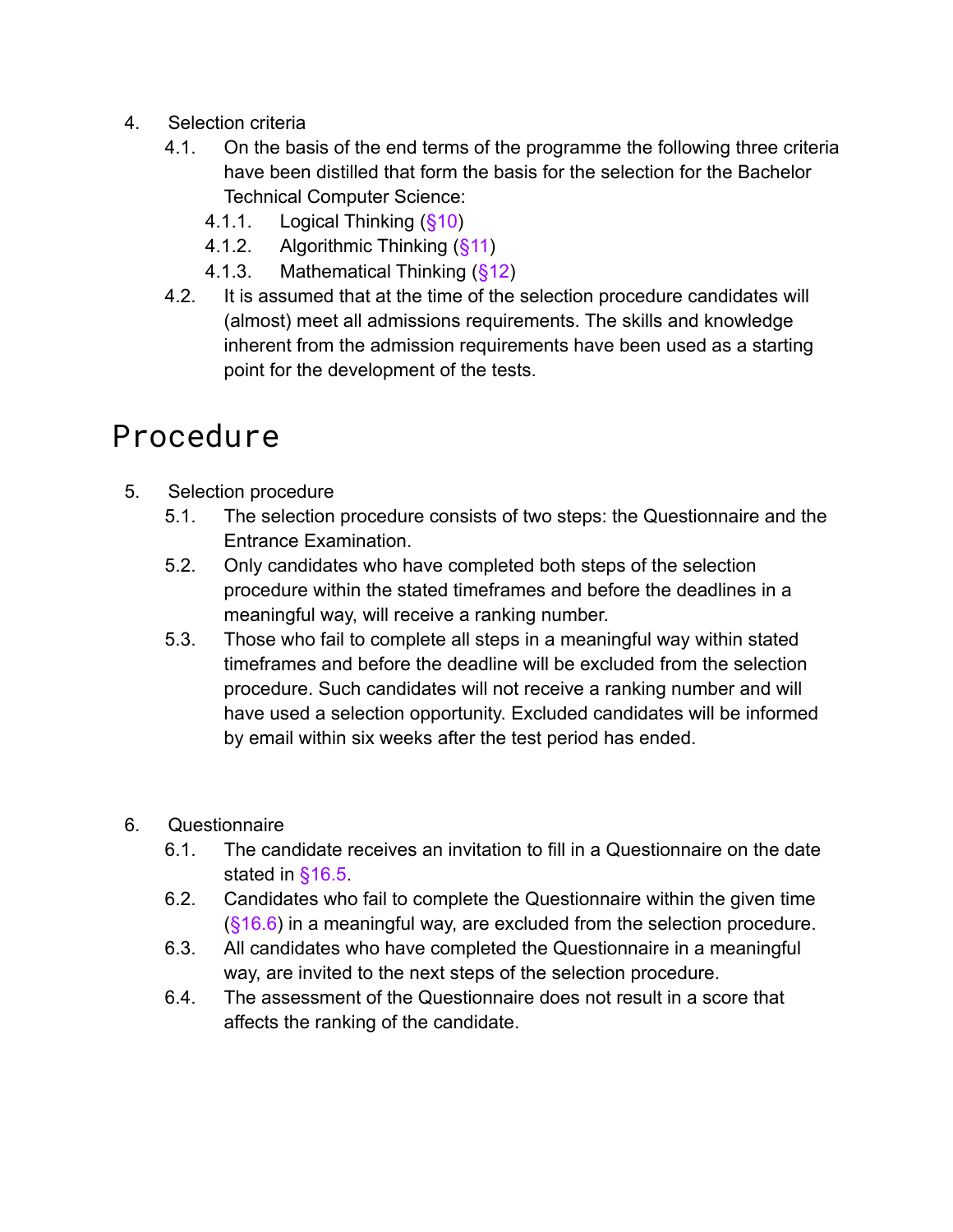- 7. Entrance Examination
	- 7.1. Candidates will be informed about exact steps to follow in order to participate in the Entrance Examination, in a timely fashion (§§16.7–16.11).
	- 7.2. The Entrance Examination consists of the following three tests (see  $\S 4.1$ ):
		- 7.2.1. Logical Thinking (20%)
		- 7.2.2. Algorithmic Thinking (40%)
		- 7.2.3. Mathematical Thinking (40%)
	- 7.3. Candidates can go forward and backward within a test, but the order of the three tests has been set in  $\S$ 7.2. Once a test is completed, a candidate progresses to the next test and cannot go back to the previous test.
	- 7.4. Candidates who have been diagnosed with a learning disability and/or are experiencing extenuating circumstances can request extra time for the Entrance Examination, by contacting [numerus-fixus-tcs@utwente.nl.](mailto:numerus-fixus-tcs@utwente.nl) Requests need to be supported with documentation (e.g. a medical or psychological statement) and should be submitted before the deadline (§16.7). Handling privileged information in these requests may be delegated to study advisers who consult the Programme as necessary.
	- 7.5. For the calculation of the score of each test, a correctly answered question is worth 1 point and an incorrectly answered question 0 points.
	- 7.6. Candidates who fail to complete any of the three tests on time in a meaningful way, are excluded from the selection procedure.
	- 7.7. The email address of the candidate as registered in Studielink, is used to validate the completion of the tests of the Entrance Examination.
	- 7.8. All the assessments and tests have to be started and completed within the specified time frame.
	- 7.9. The candidate is responsible for taking the tests individually and without relying on external sources of information, as it is usual for regular Dutch examinations.
	- 7.10. The following items are allowed to be used during the tests:
		- 7.10.1. a dictionary in book form
		- 7.10.2. identification card and/or passport
		- 7.10.3. blank paper in single sheets
		- 7.10.4. pencil(s) and/or pen(s)
	- 7.11. The Entrance Examination takes place on campus for Dutch residents and subsequently online for non-Dutch residents.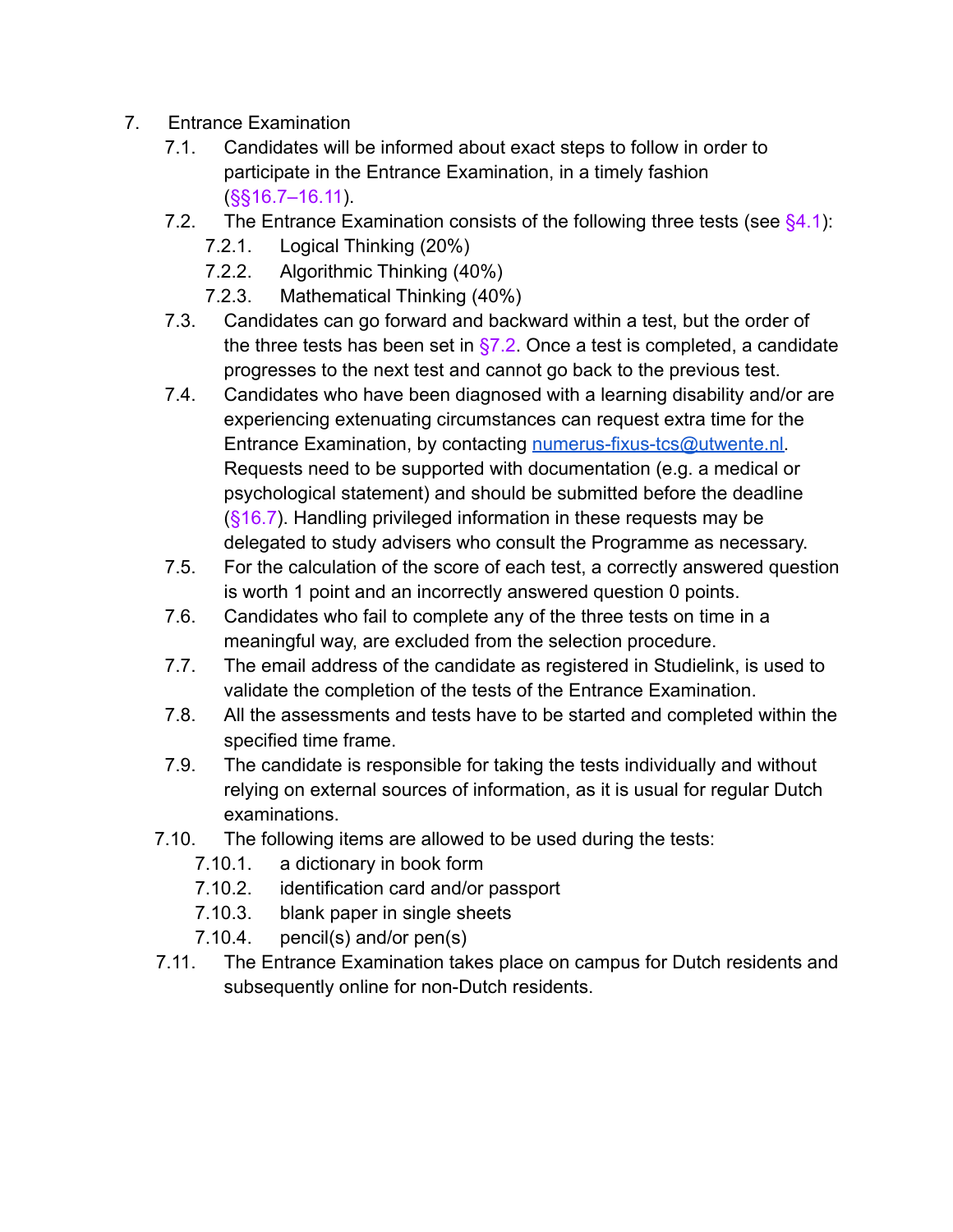- 8. On campus Entrance Examination
	- 8.1. The university will provide candidates with the functioning laptop to complete the tests.
	- 8.2. No additional computing device (calculator, laptop, phone, etc) is allowed in any form.
	- 8.3. Candidates are required to report any issues encountered that might affect the outcome of their score, immediately to the examination inspectors.
- 9. Online Entrance Examination
	- 9.1. The online Entrance Examination can only be taken once. All three tests must be completed within one session.
	- 9.2. The candidate is responsible for assuring a well-functioning internet connection.
	- 9.3. Candidates are required to report any issues encountered that might affect the outcome of their score and cannot be solved during the Entrance Examination, within 48 hours after they have occurred. They will be processed as an objection after publication of the ranking numbers.
	- 9.4. Online Entrance Examinations may be proctored, which means that candidates are "followed" online to check whether the test is completed under the correct conditions.
	- 9.5. In case of proctoring, by taking the online tests, candidates agree upon making and monitoring video recordings, keystrokes and screenshots. An examiner will have access to this data to judge if the tests were completed according to the regulations. Collected data will only be used for this purpose, and will be destroyed after it is clear whether the candidate is admitted or not, and the objection period has ended.
- 10. Logical Thinking
	- 10.1. The Logical Thinking test takes 30 minutes to complete and accounts for 20% of the final selection score.
	- 10.2. The Logical Thinking test assesses the candidate's ability to reason in a systematic way and apply logic to solve problems.
	- 10.3. The Logical Thinking test may include questions about propositions, propositional logic, connectives such as conjunction and disjunction, and simple manipulations like modus ponens.
	- 10.4. The Logical Thinking test may include questions about predicates, predicate logic, quantifiers, logical variables and relations.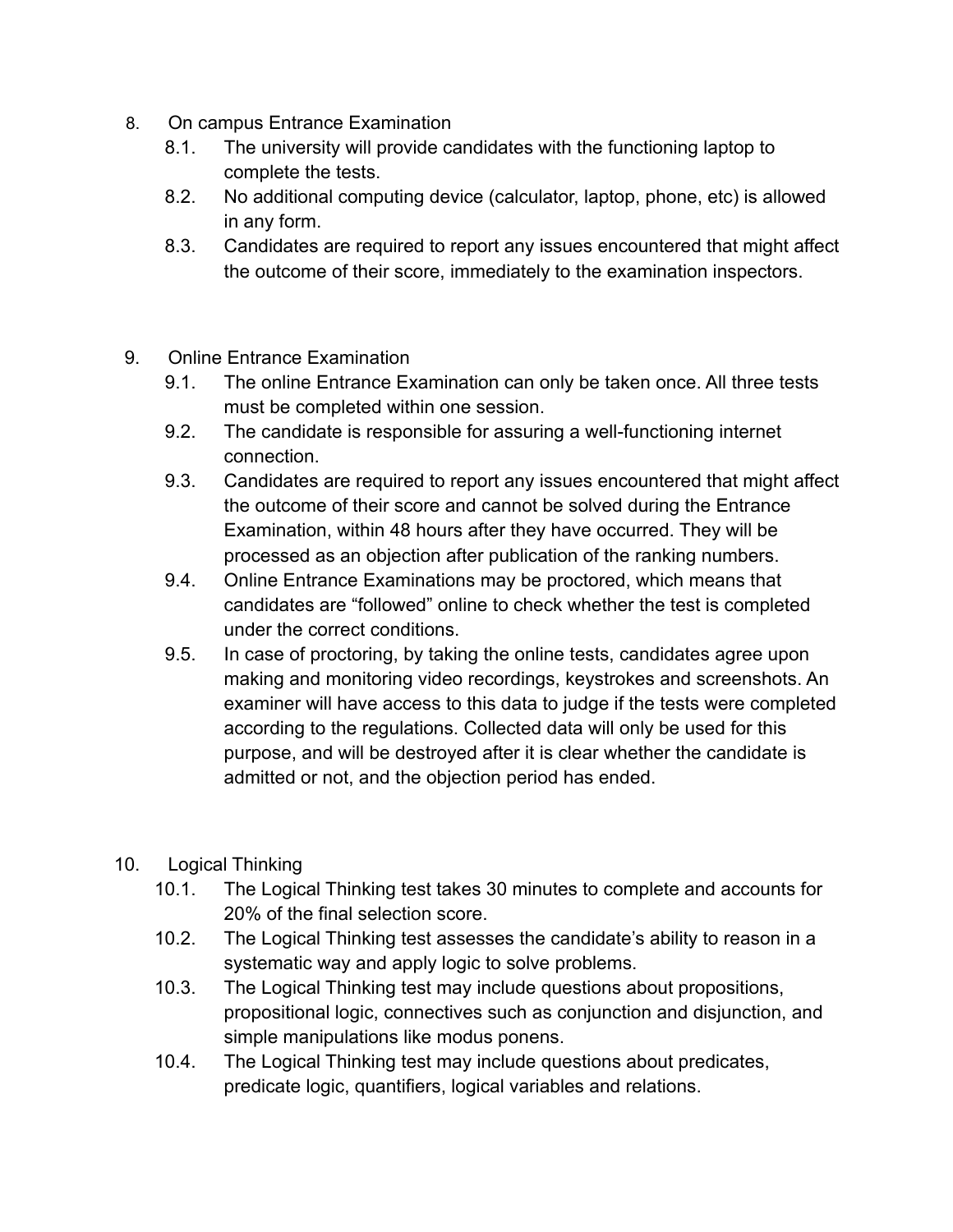- 10.5. The Logical Thinking test may include questions about Boolean algebra, truth tables, laws and properties such as commutativity, associativity, distributivity.
- 10.6. The Logical Thinking test may include questions about basic deductive reasoning with syllogisms, validity and soundness.
- 11. Algorithmic Thinking
	- 11.1. The Algorithmic Thinking test takes 45 minutes to complete and accounts for 40% of the final selection score.
	- 11.2. The Algorithmic Thinking test assesses the candidate's ability to solve puzzles, apply process-oriented thinking skills and in general to come up with efficient solutions to computational problems.
	- 11.3. The Algorithmic Thinking test may include tasks that rely on using abstraction to (re)formulate a problem, focusing on the important information.
	- 11.4. The Algorithmic Thinking test may include tasks that rely on using algorithms to express a solution as a stepwise recipe or a set of rules. Such tasks will not rely on any programming knowledge.
	- 11.5. The Algorithmic Thinking test may include tasks that rely on breaking down a complex problem, solution or system into smaller parts.
	- 11.6. The Algorithmic Thinking test may include tasks that rely on recognising similarities among and within problems, and analysing and (re)organising available data.
	- 11.7. The Algorithmic Thinking test may include tasks that rely on identifying, analysing and implementing possible solutions as effective combinations of steps and resources.
	- 11.8. The Algorithmic Thinking test may include tasks that rely on generalising the problem solving process to a wider class of problems
- 12. Mathematical Thinking
	- 12.1. The Mathematical Thinking test takes 45 minutes to complete and accounts for 40% of the final selection score.
	- 12.2. The Mathematical Thinking test assesses the candidate's ability to apply school-level mathematics without using a calculator.
	- 12.3. The Mathematical Thinking test may include problems about functions (polynomial, root, power, logarithmic, exponential, trigonometric, absolute).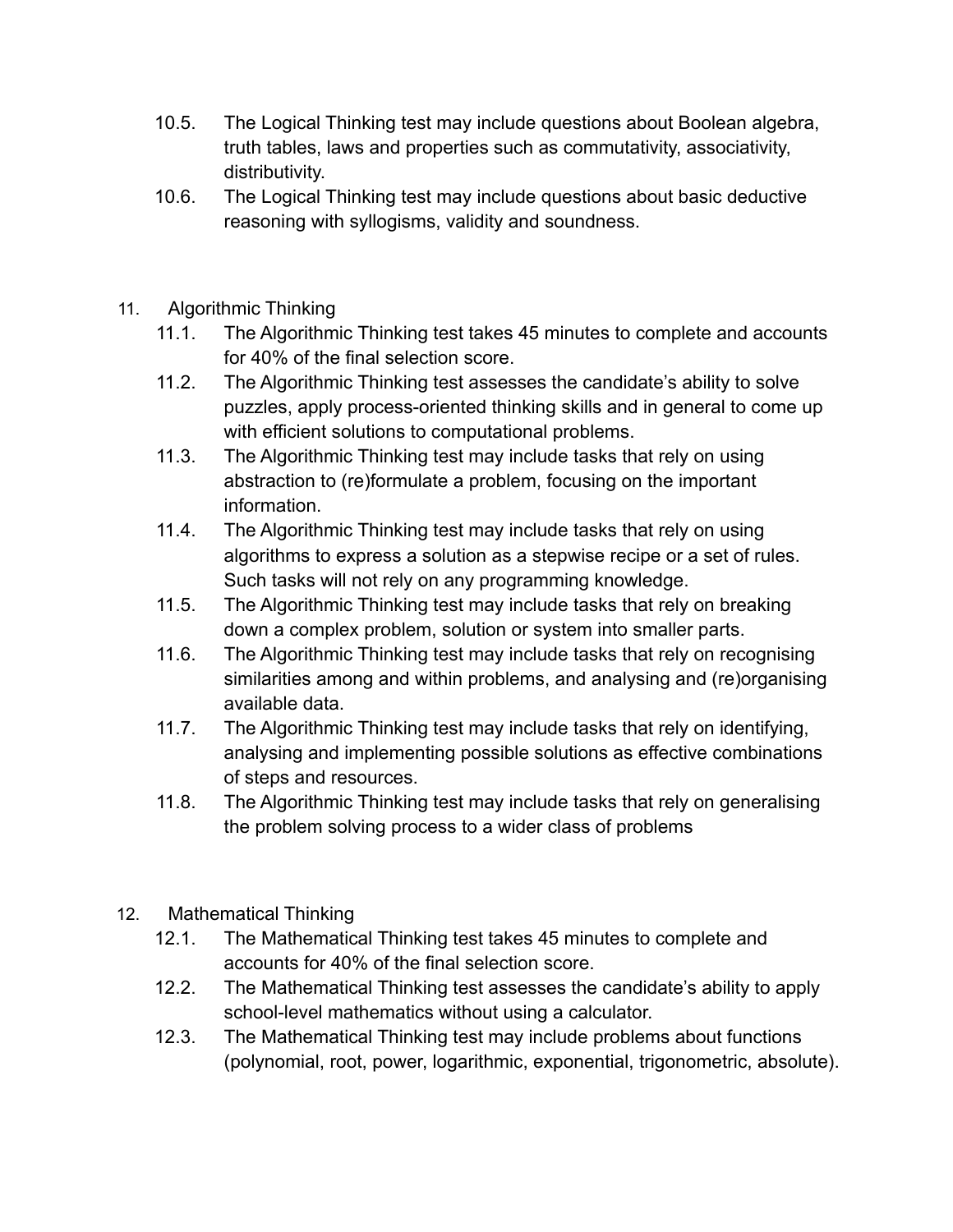- 12.4. The Mathematical Thinking test may include problems about properties of functions and their plots (domain, range, limits, asymptotes, symmetry).
- 12.5. The Mathematical Thinking test may include problems about rewriting of algebraic expressions, equations and inequalities.
- 12.6. The Mathematical Thinking test may include problems about factorisation techniques and the quadratic formula.
- 12.7. The Mathematical Thinking test may include problems about systems of linear equations.
- 12.8. The Mathematical Thinking test may include problems about differential calculus (first and second derivatives, solving optimisation problems).
- 12.9. The Mathematical Thinking test may include problems about integral calculus (limits, definite and indefinite integrals, antiderivatives, applications).
- 12.10. The Mathematical Thinking test may include problems about trigonometric functions, including amplitude, phase, period and frequency.
- 12.11. The Mathematical Thinking test may include problems about solving trigonometric equations and inequalities.
- 12.12. The Mathematical Thinking test may include problems about 2D/3D geometric shapes, their surface, perimeter and volume.
- 12.13. The Mathematical Thinking test may include problems about Pythagorean theorem, laws of sines and cosines.
- 12.14. The Mathematical Thinking test may include problems about calculations of angles, lengths and intersections of basic 2D shapes.
- 12.15. The Mathematical Thinking test may include problems about vectors, their norm and direction, orthogonality, multiplication (dot product and scalar).
- 13. Fraud
	- 13.1. The Programme will ask the candidate to cooperate in collecting evidence, if a candidate is flagged with suspicious behaviour or is caught performing fraudulent behaviour. The suspected candidate will be interviewed and given the chance to respond in writing to the report of the Programme.
	- 13.2. A candidate under investigation of a fraud case, is allowed to complete the selection procedure, pending the final decision.
	- 13.3. Fraud cases will be investigated by a committee set up by the Programme, which must include at least one member of the examination board of TCS and the programme director of TCS. It is up to this committee to conclude whether fraud has been committed.
	- 13.4. Candidates who have committed fraud will be penalised, with the sanction varying from being awarded zero points on a specific section of the test to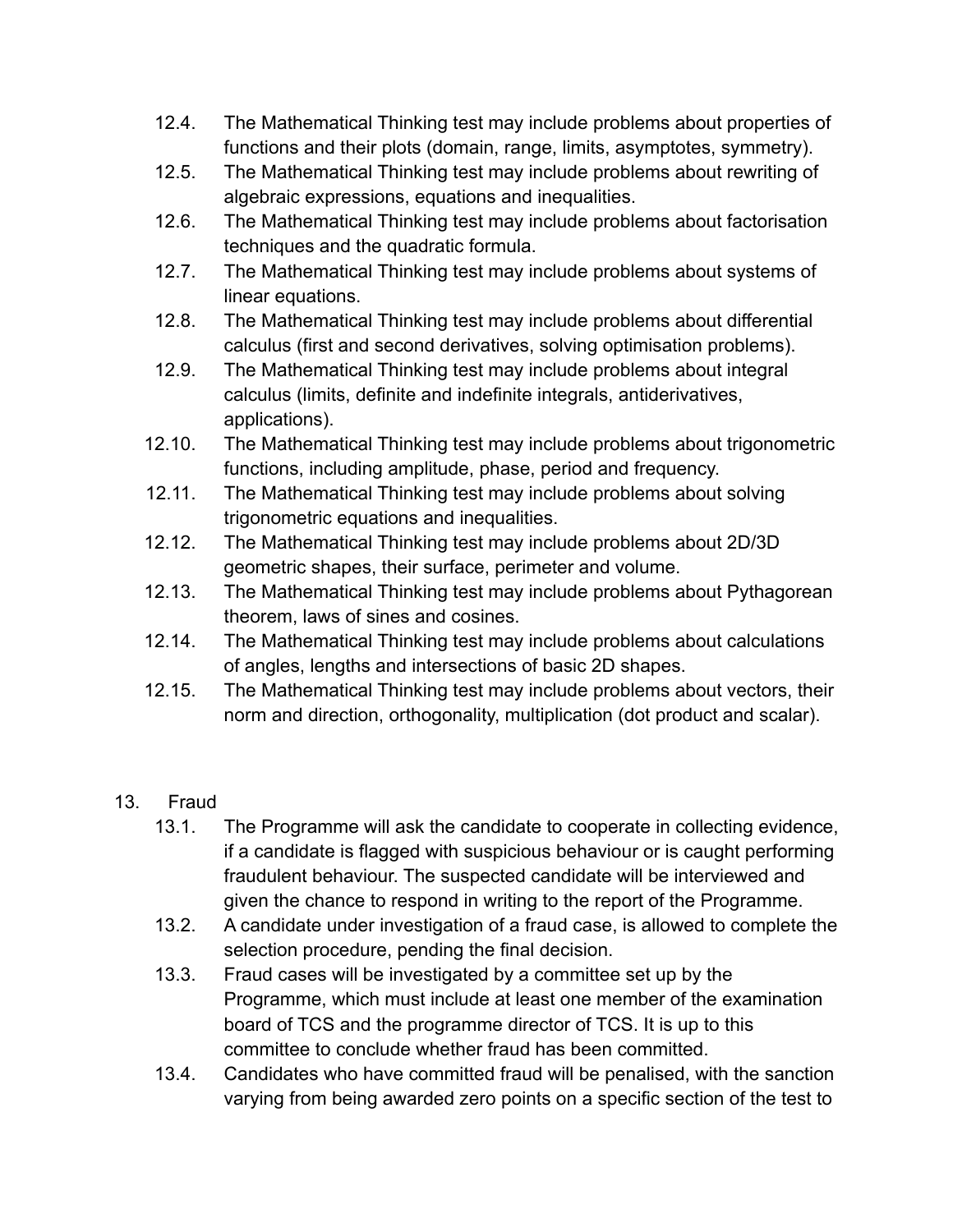exclusion from the entire selection procedure, depending on the severity of the fraud.

- 13.5. A candidate who has been convicted of fraud, will be excluded from the selection procedure of that particular year only. Such a candidate does not receive a ranking number and is considered to have used up a participation opportunity. A candidate can object to this decision.
- 13.6. Fraud accusations and penalties do not transfer to the next years' selection procedure.
- 14. Outcome and ranking
	- 14.1. Each candidate must take part in all components of the selection procedure in a meaningful way in order to qualify for the ranking number. If the candidate fails to take part in one or more components, the candidate will be excluded from the procedure and will not receive a ranking number.
	- 14.2. The obtained ranking number is only valid during the selection and admission procedure preceding that specific academic year. Candidates cannot use their ranking number for later academic years even if they de-enrol before the start of the study year  $(\S 16.18)$ , unless severe personal circumstances occur, in which case a substantiated request for an exemption needs to be sent to [numerus-fixus-tcs@utwente.nl](mailto:numerus-fixus-tcs@utwente.nl) to be evaluated by the Programme.
	- 14.3. The score of each element of the Entrance Examination is determined by the number of correct answers. These individual scores will be converted to standardised z-scores before they are combined into a final score. The precision of scores will be up to two decimal places.
	- 14.4. The ranking number of a candidate is determined by their final Entrance Examination score, which is based on the three tests, as stated in  $\S7$ . Their final Entrance Examination scores are compared to other candidates, so-called z-scores.
	- 14.5. The score calculation does not result in a fixed pass or fail outcome, and is only used to determine the ranking. Higher final scores result in better (=lower) ranking numbers. The candidate with the highest final score receives the lowest ranking number (#1), the candidate with the second highest final score receives the next ranking number (#2), etc.
	- 14.6. If two or more candidates qualify for the same ranking number, the score on the Mathematical Thinking test determines the ranking between these candidates. If this is not sufficient to obtain a unique ranking, the ranking number will be assigned by drawing lots.
	- 14.7. The ranking number will be ascertained by the Programme.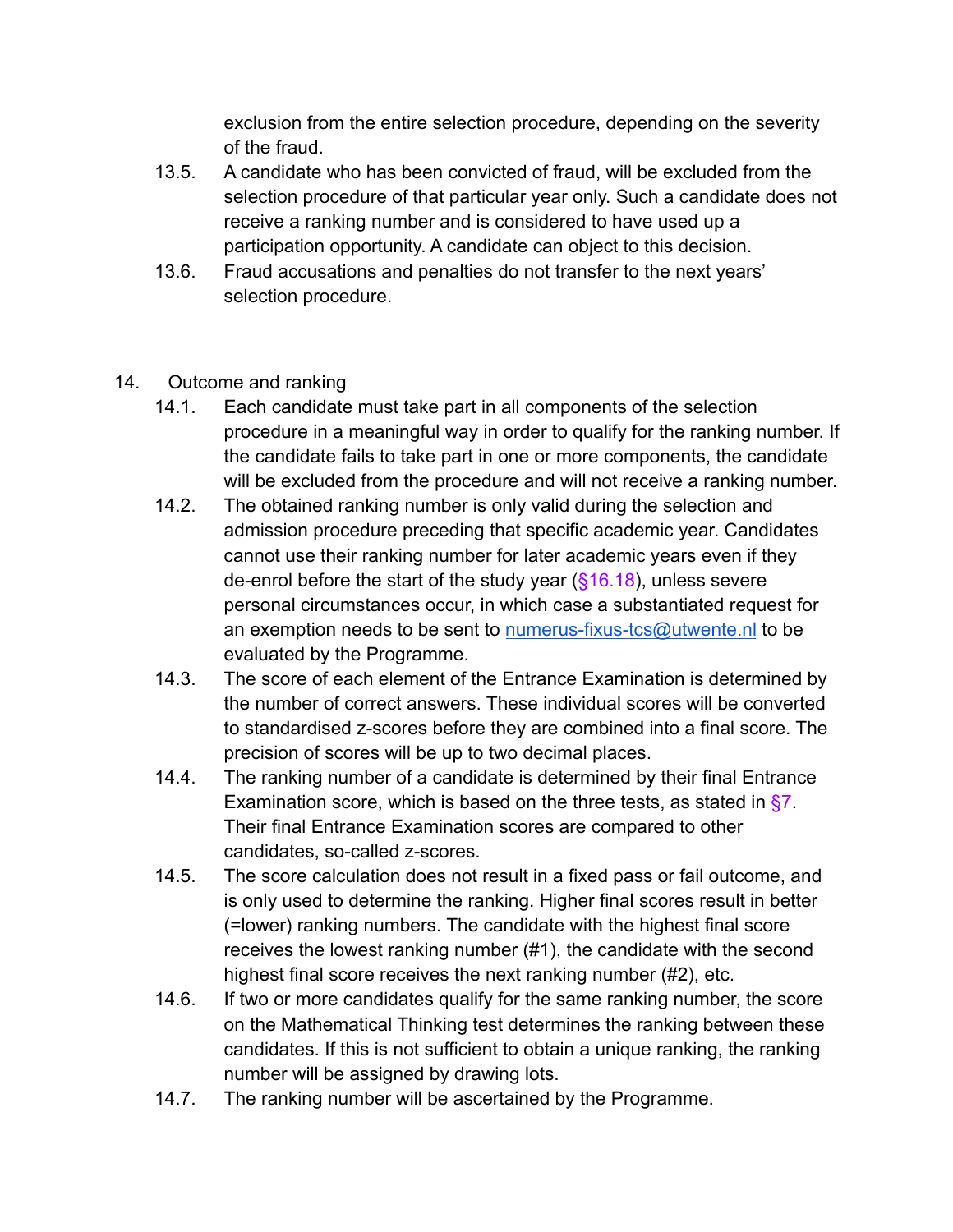- 15. Announcement of ranking number and further procedure
	- 15.1. Candidates who have completed the selection procedure in a meaningful way, will receive their ranking number timely  $(§16.12)$  through Studielink.
	- 15.2. Candidates will receive an overview of their scores as converted into standardized z-scores, after they have received their ranking number. No further feedback on the scores will be provided. For reasons of confidentiality and objectivity, the method and evaluation will not be elaborated further, nor will it be possible to review the tests or individual answers given. Candidates who would like more information regarding the compilation of their test scores can contact [numerus-fixus-tcs@utwente.nl](mailto:numerus-fixus-tcs@utwente.nl)
	- 15.3. When a candidate is offered a place for the Bachelor programme Technical Computer Science, the candidate has 14 days to accept this offer in Studielink  $(\S 16.13)$ . In case this offer is not accepted in Studielink within that time frame, the reservation expires, and the place will be made available for the next candidate with a ranking number who is waiting in line and has not received an offer yet.
	- 15.4. Candidates who did not accept the offer within 14 days  $(\S 16.13)$  and still want to participate in the programme, must submit a request to the head of Student Affairs and Services at [studentservices@utwente.nl](mailto:studentservices@utwente.nl). Such a request must be supported by appropriate evidence of the inability of the candidate to comply with the deadline.
	- 15.5. International candidates that need a visa and/or a residence permit in order to enter the Netherlands, can only be supported in their application procedure by the [Student Services Visa Office](https://www.utwente.nl/en/education/student-services/visa/), when they are offered a place before the deadline in  $$16.16$ , as it is too late to successfully complete all required steps in the registration process after this date.
	- 15.6. In case situations occur in which this Regulation does not provide a decisive outcome, the Programme will decide which actions and/or measures to take.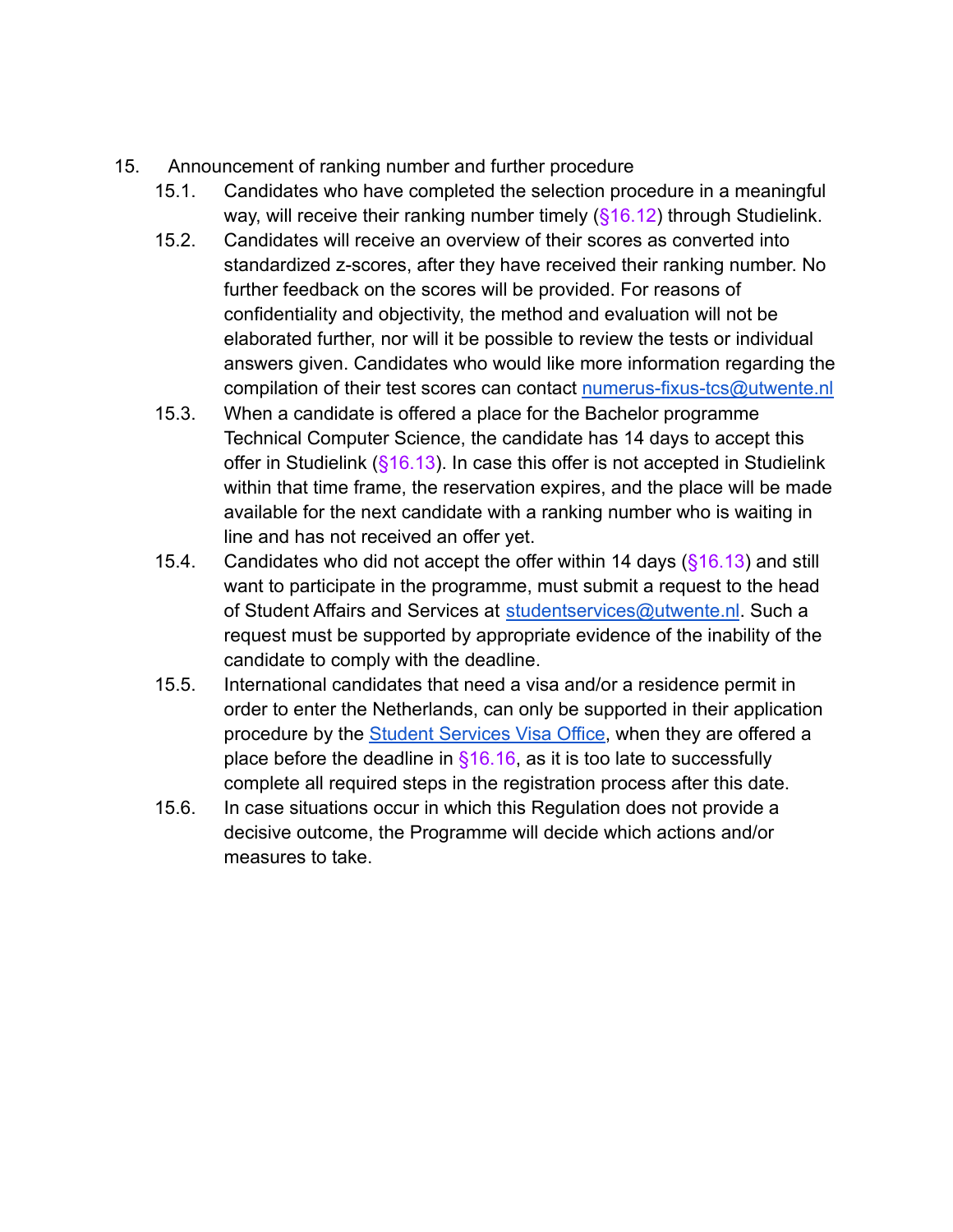# Timeline

#### 16. Timeline

- 16.1. All deadlines in this section are counted in Dutch local time, equivalent to [Central European Time](https://time.is/CET) (CET), at 23:59:59 of the announced day.
- 16.2. The deadline for the Programme to provide the necessary information for the students through their website, and to enable registration at Bachelor of Science programme of Technical Computer Science of the University of Twente is **1 October 2021**.
- 16.3. The website of the Programme may be updated later for technical reasons and for the sake of updating the FAQ section.
- 16.4. The deadline for students to register for the TCS programme on Studielink is **15 January 2022**.
- 16.5. The invitation to fill in an online questionnaire about the application will be sent by the Programme to each registered student after **2 February 2022**.
- 16.6. The deadline for each student to complete the questionnaire is **14 February 2022**.
- 16.7. The deadline for candidates submitting documents meriting additional time allotted, as well as other special circumstances for the Entrance Examination, is **15 February 2022**.
- 16.8. The day of the physical on campus Entrance Examination for all candidates who are Dutch residents at the time of their registration, is **5 March 2022**.
- 16.9. All online Entrance Examinations will take place on **7–9 March 2022**.
- 16.10. The day of the online Entrance Examination for candidates who were not Dutch residents at the time of their registration, will be announced to them before **1 March 2022**.
- 16.11. The exact time of the online Entrance Examination for candidates who were not Dutch residents at the time of their registration, will be announced to them **two calendar days before** their examination date at the latest.
- 16.12. The ranking of all candidates who participated in the Entrance Examination, will be announced through Studielink on **15 April 2022**.
- 16.13. Each candidate will have to accept or reject their place offer **within 14 calendar days** after receiving it. Not reacting to a place offer equals rejecting it.
- 16.14. Lower ranked candidates will be invited until all the **400** places are filled or until **1 August 2022**, whatever happens first.
- 16.15. The deadline for uploading all additional enrolment documents for proving expertise in mathematics and English, is **15 May 2022**.